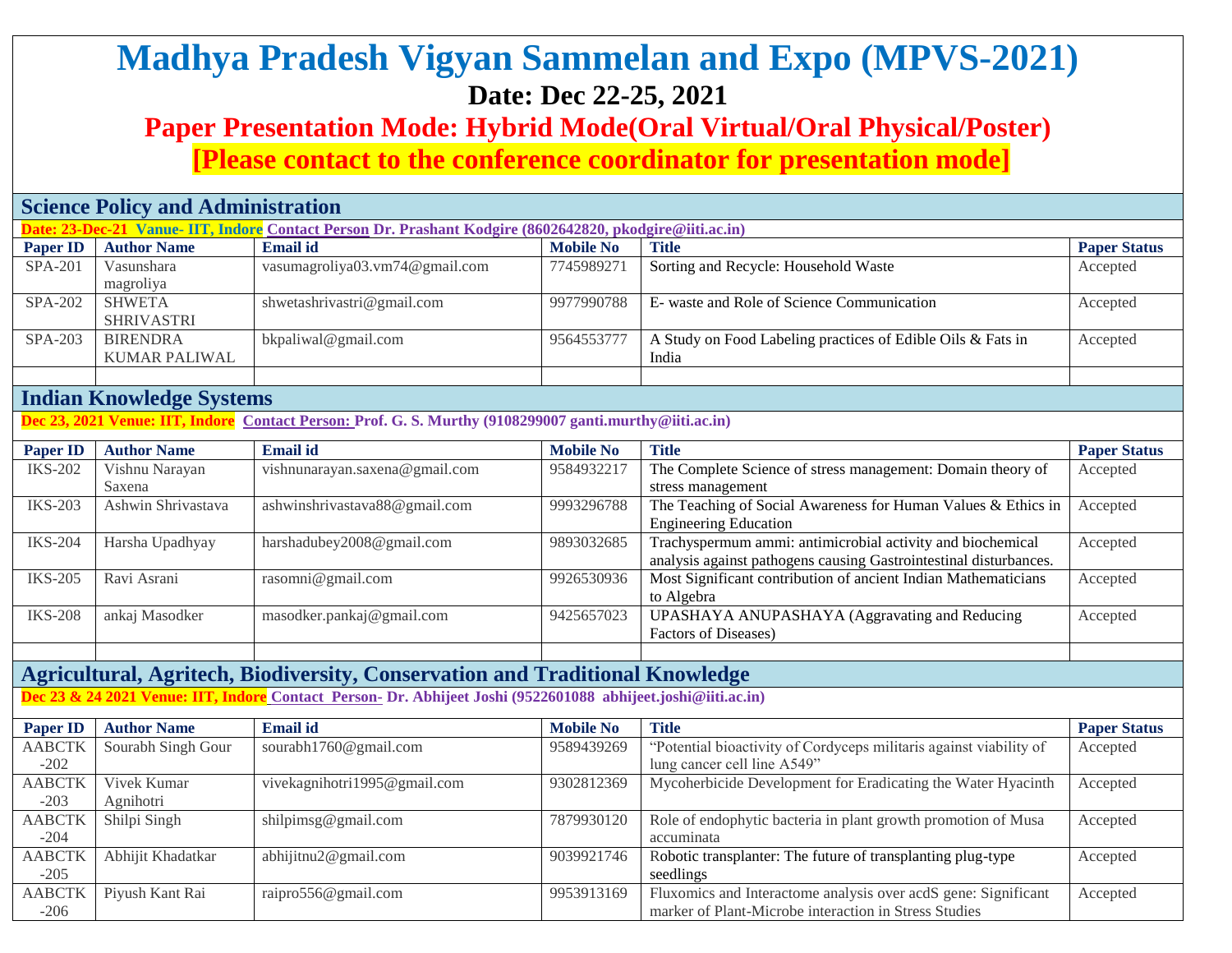| <b>AABCTK</b> | Shekhar Jain        | jainshekhar08@gmail.com       | 8826840504 | Alleviation of Fusarium wilt and necrosis of lower stem of          | Accepted |
|---------------|---------------------|-------------------------------|------------|---------------------------------------------------------------------|----------|
| $-207$        |                     |                               |            | soybean through induced bacterium biocontrol agent                  |          |
| <b>AABCTK</b> | <b>JHILI SARKAR</b> | jhilisarkar89@gmail.com       | 8989544057 | The Bacteriology and Its Virulence Factors in Food borne            | Accepted |
| $-208$        |                     |                               |            | Enterobacteriaceace isolated from Fresh Vegetables                  |          |
| <b>AABCTK</b> | Rehma Rizwan        | Rehmarizwan@gmail.com         | 6269581929 | Diversity of fungi communities in the Rhizosphere of                | Accepted |
| $-209$        |                     |                               |            | commercially important medicinal plants.                            |          |
| <b>AABCTK</b> | Radheshyam Sharma   | radhebiotech88@gmail.com      | 9340302020 | Genetic Diversity of Farmers' Varieties of Rice of Central India    | Accepted |
| $-210$        |                     |                               |            | using microsatellite and Blast Linked Markers                       |          |
| <b>AABCTK</b> | Deepika Tiwari      | deepika.sbt@gmail.com         | 8103966835 | Floral Waste Management with the Help of Vermicomposting -          | Accepted |
| $-211$        |                     |                               |            | A Tool to Alleviate Solid Waste and Its Effect on Plant Growth      |          |
| <b>AABCTK</b> | Sandeep Kumar       | sandeep.20j@gmail.com         | 9407134553 | Exposure of different nanoparticles on wheat seed germination       | Accepted |
| $-212$        | Verma               |                               |            | and subsequent physiological and molecular responses                |          |
| <b>AABCTK</b> | <b>ABHIJIT</b>      | Abhijit.Khadatkar@icar.gov.in | 9039921746 | Robotic transplanter: The future of transplanting plug-type         | Accepted |
| $-213$        | <b>KHADATKAR</b>    |                               |            | seedlings                                                           |          |
| <b>AABCTK</b> | NISHA AGRAWAL       | nisha.agwl01@gmail.com        | 7415106759 | Incorporation of Photoinsensitivity in Soybean Variety SL 958       |          |
|               |                     |                               |            |                                                                     | Accepted |
| $-214$        |                     |                               |            | for improving its Adaptation to Short Growing Indian conditions     |          |
| <b>AABCTK</b> | <b>BORKAR</b>       | ntborkar@gmail.com            | 9990402301 | Design and development of battery-assisted paddy weeder to          | Accepted |
| $-215$        | <b>NARAYAN</b>      |                               |            | reduce drudgery                                                     |          |
| <b>AABCTK</b> | Rahul Rajaram       | rrpotdar@gmail.com            | 8989274033 | Development of Pre-emergence Herbicide Strip Application            | Accepted |
| $-216$        | Potdar              |                               |            | System cum Planter for Weed Control in Wide Spaced Crops            |          |
| <b>AABCTK</b> | Bikram Jyoti        | bikram.santwana@gmail.com     | 9990055603 | Low Cost spraying equipment for locust swarm                        | Accepted |
| $-217$        |                     |                               |            |                                                                     |          |
| <b>AABCTK</b> | Ajay Kumar Roul     | Ajay.Roul@icar.gov.in         | 9589848988 | Development and Performance Evaluation of a High Clearance          | Accepted |
| $-218$        |                     |                               |            | Multi-Utility Vehicle for Tall Field Crops                          |          |
| <b>AABCTK</b> | suneha Goswami      | suneha08@gmail.com            | 9654542796 | Efficient processing technology of "hydro, hydro-thermal and        | Accepted |
| $-219$        |                     |                               |            | thermal near infrared rays treatments                               |          |
| <b>AABCTK</b> | Ranjeet Ranjan      | ranjeetranjaniari@gmail.com   | 9968563788 | Hydrolytic reaction during sprouting enhanced sweet perception,     | Accepted |
| $-220$        | Kumar               |                               |            | nutritional quality as well as shelf life of the pearl millet flour |          |
| <b>AABCTK</b> | Ravindra D Randhe   | ravindrardr@gmail.com         | 7838857634 | Conditional controller for automatic drip fertigation system for    | Accepted |
| $-221$        |                     |                               |            | soilless grow bag cultivation                                       |          |
| <b>AABCTK</b> | Mukesh Kumar        | mukeshpkv@gmail.com           | 8839134572 | IRRIGATION WATER MANAGEMENT OF RICE UNDER                           | Accepted |
| $-222$        |                     |                               |            | ALTERNATE WETTING AND DRYING SYSTEM                                 |          |
| <b>AABCTK</b> | Nandini Phanse      | nandiniphanse2@gmail.com      | 9826469056 | Assessment of Microbial Biodiversity of Soil Samples : An           | Accepted |
| $-225$        |                     |                               |            | Approach to Study Soil Quality                                      |          |
| <b>AABCTK</b> | <b>ABHIJIT</b>      | abhijitkhadatkar18@gmail.com  | 9301851535 | Development of side trencher cum FYM applicator for orchards        | Accepted |
| $-228$        | <b>KHADATKAR</b>    |                               |            |                                                                     |          |
| <b>AABCTK</b> | Suneha              | suneha08@gmail.com            | 9654542796 | Technology to develop "Soft Nutri-cereal Atta" based on wheat       | Accepted |
| $-229$        |                     |                               |            | gluten                                                              |          |
| <b>AABCTK</b> | Vinutha T           |                               | 9968599250 | Efficient extraction method for natural vitamin E extraction for    |          |
|               |                     | vinuthabiochem@gmail.com      |            |                                                                     | Accepted |
| $-230$        |                     |                               |            | fortification.                                                      |          |
| <b>AABCTK</b> | Bikram              | bikram.santwana@gmail.com     | 9990055603 | Induction based Air Assisted Electrostatic Nozzle                   | Accepted |
| $-232$        |                     |                               |            |                                                                     |          |
| <b>AABCTK</b> | Ranjeet Ranjan      | ranjeetranjaniari@gmail.com   | 9968563788 | Development of a product "Low Glycemic Index (GI) Atta"- by a       | Accepted |
| $-234$        | Kumar               |                               |            | method of fortification of edible plant based soluble               |          |
| <b>AABCTK</b> | Ravindra D Randhe   | ravindrardr@gmail.com         | 7838857634 | Tractor operated drainage trencher for laying sub-surface pipes     | Accepted |
| $-235$        |                     |                               |            |                                                                     |          |
| <b>AABCTK</b> | Vinita Yadav        | vini.bioteacher@gmail.com     | 9630273945 | Screening, Isolation and Identification of Potential Cellobiose     | Accepted |
| $-238$        |                     |                               |            | Dehydrogenase (CDH) Producing Fungi                                 |          |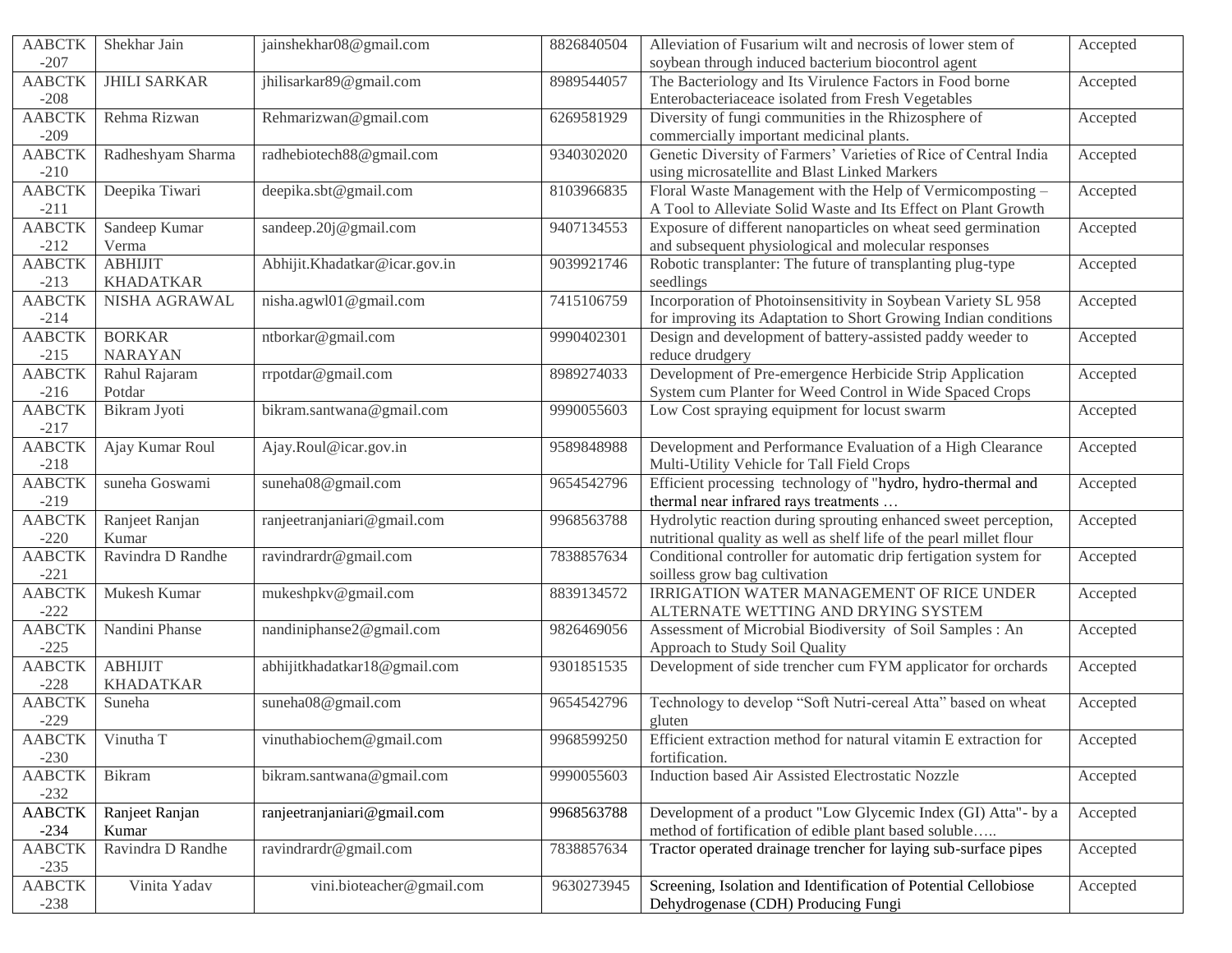| ABCTF<br>230<br>. ب ب | <sup>n</sup><br>haturvedi:<br>Ranja <sup>r</sup> | ranjanchaturvedi@outlook.com | 0.201205<br>9589<br>- 305 | usustainable filler for<br>$\mathbf{v}$ , $\mathbf{v}$ , $\mathbf{v}$<br>e marble waste as a<br>Utilization of<br>calcite-rich<br>PVC<br>osite material<br>based compos |  |
|-----------------------|--------------------------------------------------|------------------------------|---------------------------|-------------------------------------------------------------------------------------------------------------------------------------------------------------------------|--|
|                       |                                                  |                              |                           |                                                                                                                                                                         |  |

#### **Sustainable Habitat, Energy, Climate Change and Environment**

**Dec 23 & 24, 2021 Venue: Medicaps University, Indore Contact Person- Prof.Shilpa Tripathi (9827529922 dsw@medicaps.ac.in)**

| <b>Paper ID</b>                | <b>Author Name</b>  | <b>Email</b> id                                                                                         | <b>Mobile No</b> | <b>Title</b>                                                                                                  | <b>Paper Status</b> |
|--------------------------------|---------------------|---------------------------------------------------------------------------------------------------------|------------------|---------------------------------------------------------------------------------------------------------------|---------------------|
| SHECCE-                        |                     | joshigaurav707@gmail.com                                                                                | 8839081479       |                                                                                                               |                     |
| 202                            | Gaurav joshi        |                                                                                                         |                  | Agricultural residues are an important resource for future bio fuel<br>and bio energy generation sustainably. | Accepted            |
| SHECCE-                        | Pranjal Batwal      | pranjal.batwal@meu.edu.in                                                                               | 9039600489       | Generation of biogas from Kitchen waste                                                                       | Accepted            |
| 203                            |                     |                                                                                                         |                  |                                                                                                               |                     |
| SHECCE-<br>205                 | <b>TUFAN BENAL</b>  | deepbenal10@gmail.com                                                                                   | 8839019660       | To overcome the futuristic increasing problems of Petro polluted<br>soil by using some fungal species         | Accepted            |
| <b>SHECCE-</b>                 | Dr Taniya Sengupta  | taniya.sengupta@gmail.com                                                                               | 7089410141       | Role of Escherichia Coli to Remediate Heavy Metals' Influence                                                 | Accepted            |
| 206                            | Rathore             |                                                                                                         |                  | on Soil Enzymology                                                                                            |                     |
| SHECCE-                        | <b>SRISHTI</b>      | srishti.chandra28@gmail.com                                                                             | 9009082457       | SCREENING AND EVALUATION OF SYNTHETIC DYE                                                                     |                     |
| 208                            |                     |                                                                                                         |                  | DECOLOURIZING INDEGENOUS                                                                                      | Accepted            |
| SHECCE-                        | <b>GOLDY SHAH</b>   | goldyshah@gmail.com                                                                                     | 9074213594       | Enrichment of CH4 from biogas mixture by pressure swing                                                       | Accepted            |
| 210                            |                     |                                                                                                         |                  | adsorption                                                                                                    |                     |
| SHECCE-                        | SIYA UPADHYAY       | drsiyaupadhyay@gmail.com                                                                                | 7987463192       | On the role of traditional ecological knowledge as a collaborative                                            | Accepted            |
| 212                            |                     |                                                                                                         |                  | concept: a Morden Science study                                                                               |                     |
| SHECCE-                        | Pradeep Mansore     | pbmansore@rediffmail.com                                                                                | 9977182831       | Assessment of Chlorophycean phytoplanktons with Special                                                       | Accepted            |
| $213\,$                        |                     |                                                                                                         |                  | Reference to Choral River                                                                                     |                     |
| SHECCE-                        | SWAPNAJA K.         | swapnaja20kjadhav@gmail.com                                                                             | 9589110049       | Biomass Briquetting Plants: An Opportunity of Entrepreneurship                                                | Accepted            |
| 214                            | <b>JADHAV</b>       |                                                                                                         |                  | in Rural                                                                                                      |                     |
| SHECCE-                        | <b>MAYANK DUBEY</b> | phd1901102014@iiti.ac.in                                                                                | 9915376916       | Morphological and Optical Analysis of Cu 2 (In, Ga)Se 2 for                                                   | Accepted            |
| 215                            |                     |                                                                                                         |                  | Sustainable Solar Cells                                                                                       |                     |
| SHECCE-                        | Dheeraj Mandloi     | dmandloi@ietdavv.edu.in                                                                                 | 9407894470       | Green Energy: Different types and commercial utility for                                                      | Accepted            |
| 216                            |                     |                                                                                                         |                  | sustainable development                                                                                       |                     |
| SHECCE-                        | ankur nagori        | ankur411@yahoo.co.in                                                                                    | 9567973530       | Thermal Insulation Application using Crop Residues and Their                                                  | Accepted            |
| 218                            |                     |                                                                                                         |                  | Pyrolytic Products: An Overview                                                                               |                     |
| SHECCE-                        | <b>HARSHA</b>       | harsha.wakudkar@gmail.com                                                                               | 9752159260       | The Production of Biochar for Sustainable Management of                                                       | Accepted            |
| 219                            | <b>WAKUDKAR</b>     |                                                                                                         |                  | <b>Agricultural By-products</b>                                                                               |                     |
| SHECCE-                        | Ajay Kumar Chauhan  | ajaychauhan1408@gmail.com                                                                               | 7599057306       | State of art in genetic manipulation of E. coli for enhanced alkane                                           | Accepted            |
| 220                            |                     |                                                                                                         |                  |                                                                                                               |                     |
| SHECCE-                        | YUKTI VYAS          | yuktivyas2000@gmail.com                                                                                 | 9826611673       | Developing User Interface for locating Electric Vehicle Charging                                              | Accepted            |
| 222                            |                     |                                                                                                         |                  | <b>Stations</b>                                                                                               |                     |
|                                |                     |                                                                                                         |                  |                                                                                                               |                     |
| <b>Astronomy</b>               |                     |                                                                                                         |                  |                                                                                                               |                     |
|                                |                     | Dec 23, 2021 Venue- IIT, Indore Contact Person- Dr. Abhirup Datta (8518886478 abhirup.datta@iiti.ac.in) |                  |                                                                                                               |                     |
| <b>Paper ID</b>                | <b>Author Name</b>  | Email id                                                                                                | <b>Mobile No</b> | <b>Title</b>                                                                                                  | <b>Paper Status</b> |
| ASTRO-201                      | Dr. Ram Prasad      | prajapati.iter@gmail.com                                                                                | 9826699220       | Ujjain (Avanti): A Centre of Great Indian Ancient                                                             | Accepted            |
|                                | Prajapati           |                                                                                                         |                  | Mathematicians and Astronomers                                                                                |                     |
| ASTRO-203                      | DR. SACHIN          | sachinmgi007@gmail.com                                                                                  | 9827579693       | Effect of Rotation and FLR Corrections with Radiative Heat-Loss                                               | Accepted            |
|                                | <b>KAOTHEKAR</b>    |                                                                                                         |                  | Function on Thermal Instability of Plasma                                                                     |                     |
| ASTRO-205<br>Shantilal Panchal |                     | panchalshan87@gmail.com                                                                                 | 9617730737       | PHOTOMETRIC BEHAVIOUR OF SHORT PERIOD                                                                         | Accepted            |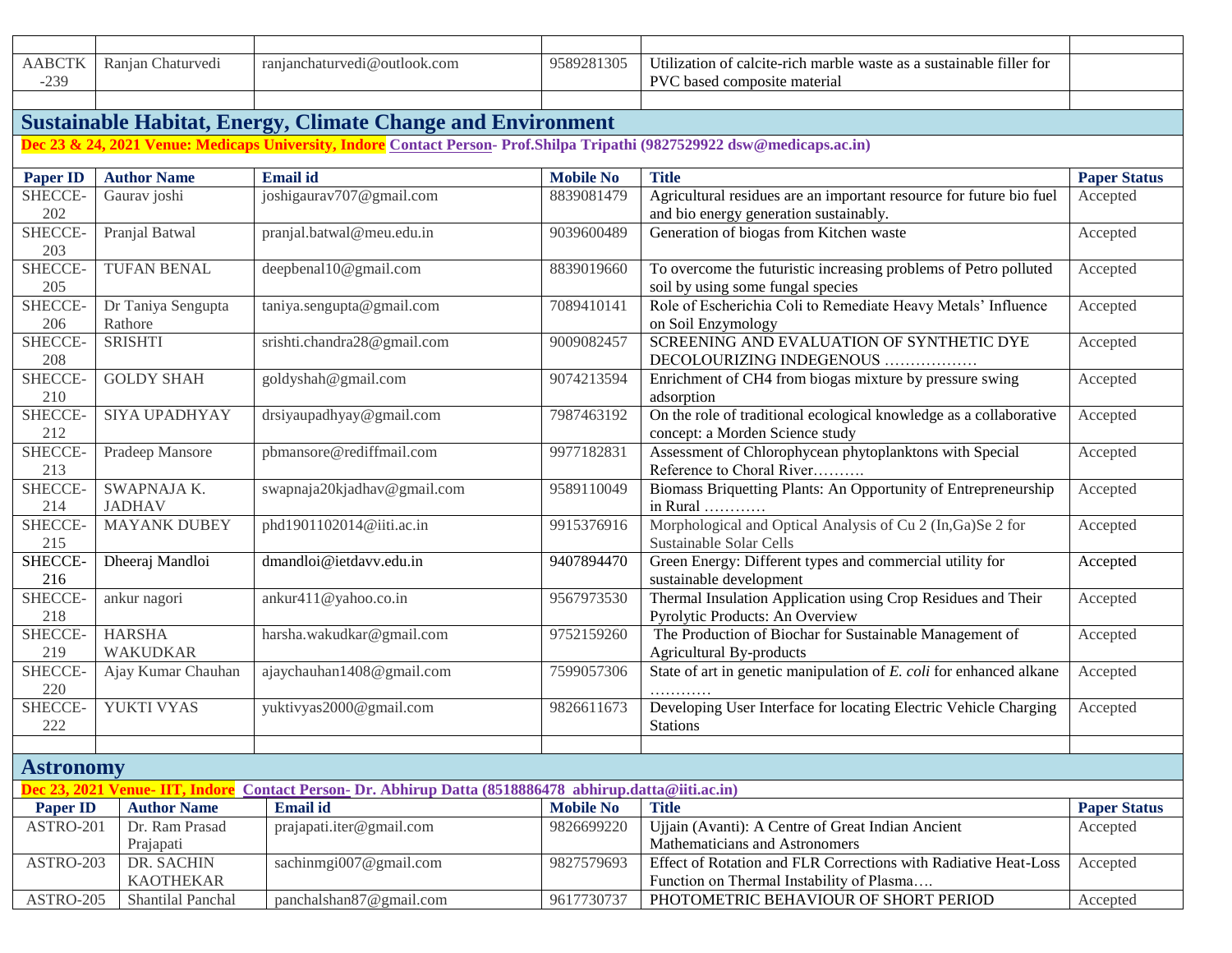|                   |                          |                                                                 |                  | PULSATING VARIABLE STARS                                                          |                     |
|-------------------|--------------------------|-----------------------------------------------------------------|------------------|-----------------------------------------------------------------------------------|---------------------|
| ASTRO-207         | <b>OMKAR PRASAD</b>      | omkar8415@gmail.com                                             | 9303628907       | Study of Sunspot Number and Solar Radio Flux with                                 | Accepted            |
|                   | <b>TRIPATHI</b>          |                                                                 |                  | Geomagnetic Storms during Solar Cycle 24                                          |                     |
| ASTRO-208         | Saket Kumar              | s.kumarssi2014@gmail.com                                        | 9424770801       | H-CMEs, Magnetic Clouds and Solar Wind Plasma disturbances                        | Accepted            |
|                   |                          |                                                                 |                  | in Relation to Intense Geomagnetic Storms During                                  |                     |
| ASTRO-209         | Vartika                  | vartikabhatnagar2000@gmail.com                                  | 8770301168       | DEVELOPMENT OF ASTRONOMY IN INDIA                                                 | Accepted            |
| ASTRO-210         | Vaishali Vaidya          | vaidyavaishali24@gmail.com                                      | 9755159798       | A Survey of the Experiments Done For Finding the Nature of                        | Accepted            |
|                   |                          |                                                                 |                  | Dark Energy in the Universe                                                       |                     |
| ASTRO-211         | Dr. Rakesh Sharma        | rakesh_sharma_ujn@yahoo.co.in                                   | 9172422782       | POINCARé COORDINATES FOR STUDY OF BIG CRUNCH                                      | Accepted            |
| ASTRO-213         | Ragni Verma              | tamrakarragni@rediffmail.com                                    | 9074857803       | Powerful Solar phenomena and Solar Wind Plasma Disturbances                       | Accepted            |
|                   |                          |                                                                 |                  | in Relation to Forbush decreases in                                               |                     |
| ASTRO-216         | Vinayak Chouhan          | vinayak007chouhan@gmail.com                                     | 9098527905       | Significance of Kepler's Law of Planetary Motion in Astronomy                     | Accepted            |
|                   |                          |                                                                 |                  |                                                                                   |                     |
|                   |                          | <b>Science Education Meet for Schools Students and Teachers</b> |                  |                                                                                   |                     |
| Dec 23 & 24, 2021 |                          | <b>Venue- Emerald Heights School, Indore</b>                    |                  |                                                                                   |                     |
|                   |                          |                                                                 |                  | <b>Contact Person Mr. Siddharth Singh</b><br>9826049180                           |                     |
|                   |                          |                                                                 |                  | <b>Contact Person Dr. Harikrishna Yadav</b><br>7738945748<br>krishnpme@iiti.ac.in |                     |
| <b>Paper ID</b>   | <b>Author Name</b>       | <b>Email id</b>                                                 | <b>Mobile No</b> | <b>Title</b>                                                                      | <b>Paper Status</b> |
| <b>SEM-201</b>    | RAKHI MANDLOI            | rakhimandloi@gmail.com                                          | 9479403243       | Medicinal plant Extract Mediated Synthesis of CuO nanoparticles                   | Accepted            |
|                   |                          |                                                                 |                  | using Green Chemistry Principle                                                   |                     |
| <b>SEM-202</b>    | <b>KRATIKA GUPTA</b>     | gupta.krati1015@gmail.com                                       | 9424827939       | DESIGNING AND MOLECULAR DOCKING STUDIES OF                                        | Accepted            |
|                   |                          |                                                                 |                  | SOME SCHIFF'S BASE DERIVATIVES                                                    |                     |
| <b>SEM-203</b>    | Vikas                    | vikas0330@gmail.com                                             | 9450140533       | Effective science education, awareness and inculcating scientific                 | Accepted            |
|                   |                          |                                                                 |                  | temper, community science in door step                                            |                     |
| <b>SEM-204</b>    | Dr. Yogendra K.Kothari   | yogendra.apr11@gmail.com                                        | 9893283255       | Impact of New Technology on Science Education                                     | Accepted            |
| <b>SEM-206</b>    | <b>NAUREEN KHAN</b>      | n.k.94126@gmail.com                                             | 7697430242       | Can non-heterocyclic hydrophobic amino acids when tethered at                     | Accepted            |
|                   |                          |                                                                 |                  | the C-terminus of 12-Hydroxy stearic                                              |                     |
|                   |                          |                                                                 |                  |                                                                                   |                     |
|                   |                          | <b>Industry-Academia and Career Opportunity</b>                 |                  |                                                                                   |                     |
| Dec 23 & 24, 2021 | <b>Venue-IIT, Indore</b> | <b>Contact Person- Dr. Abhishek Rajput</b>                      |                  | 8475973984<br>abhishekrajput@iiti.ac.in                                           |                     |
| <b>Paper ID</b>   | <b>Author Name</b>       | <b>Email id</b>                                                 | <b>Mobile No</b> | <b>Title</b>                                                                      | <b>Paper Status</b> |
| IACO-             | <b>RAJESH DUTTA</b>      | rajeshdutta1@outlook.com                                        | 7061094124       | A SURVEY ON BIG DATA ANALYTICS TECHNIQUES FOR                                     | Accepted            |
| 202               |                          |                                                                 |                  | <b>INTERNET OF THINGS</b>                                                         |                     |
| IACO-             | Dr Parul Sharda          | imi.drparulsharda@gmail.com                                     | 9926611705       | Role of Quality Management in Industry and Academia in                            | Accepted            |
| 203               |                          |                                                                 |                  | Connection and Collaboration                                                      |                     |
| IACO-             | Chandrabhan Patel        | patelchandrabhan2@gmail.com                                     | 9399465903       | Developed state-of-the-art technique in lab for monolayer growth                  | Accepted            |
| 204               |                          |                                                                 |                  | of $MoS_2$ via CVD with crack                                                     |                     |
| IACO-             | <b>FARIDA KHAN</b>       | faridakhan3011@gmail.com                                        | 9826800155       | Academia and Industry Partnership and Role of Student Centric                     | Accepted            |
| 205               |                          |                                                                 |                  | Goals                                                                             |                     |
| IACO-             | Shilpa Savaner           | savaner02shilpa@gmail.com                                       | 7828941996       | Optimization of starch degradation microorganisms to using                        | Accepted            |
| 206               |                          |                                                                 |                  | natural resources from                                                            |                     |
| IACO-             | Anshul Kaushik           | phd1901204004@iiti.ac.in                                        | 9348082615       | Center of Excellence: An Important Policy Mix for Higher                          | Accepted            |
| 207               |                          |                                                                 |                  | <b>Education and Research Sector</b>                                              |                     |
| IACO-             | <b>Gyanesh Patnaik</b>   | phd1901204003@iiti.ac.in                                        | 7008177137       | Product innovation, scientific and technological development: A                   | Accepted            |
| 208               |                          |                                                                 |                  | Knowledge Flow Perspective                                                        |                     |
|                   |                          |                                                                 |                  |                                                                                   |                     |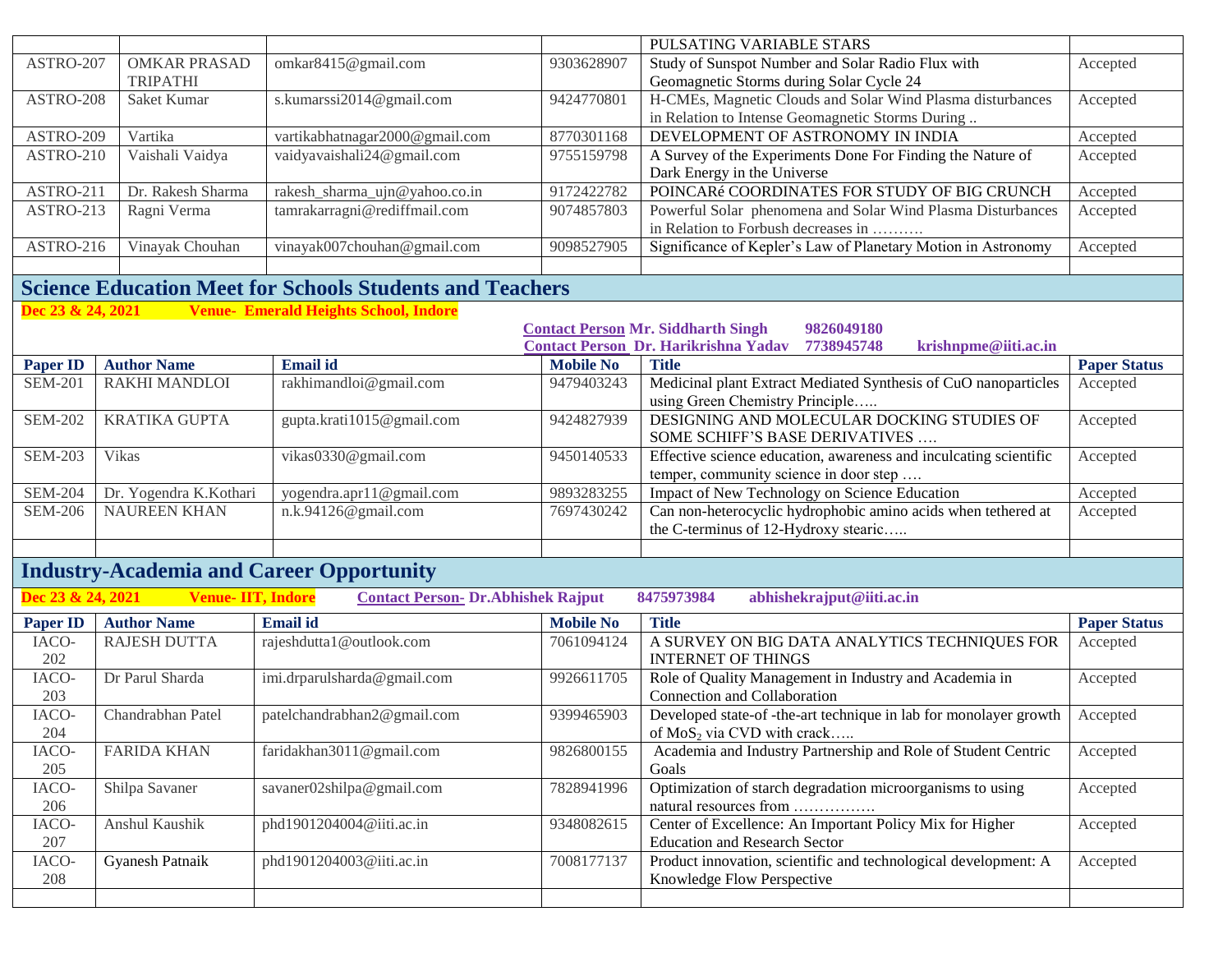| <b>Invention, Innovation and Start-up</b>                                            |                               |                    |                                                                       |                                      |                                                                                                                               |                     |  |
|--------------------------------------------------------------------------------------|-------------------------------|--------------------|-----------------------------------------------------------------------|--------------------------------------|-------------------------------------------------------------------------------------------------------------------------------|---------------------|--|
| Dec 23 & 24, 2021                                                                    |                               |                    | Venue-Prestige Institute of Management and Engineering, Indore        |                                      |                                                                                                                               |                     |  |
|                                                                                      |                               |                    | Contact Person Dr. Umashankar Prasad 8685878460 ushankar@piemr.edu.in |                                      |                                                                                                                               |                     |  |
| 7869999230 director@piemr.edu.in<br><b>Contact Person Dr. Manoj Kumar Deshpandey</b> |                               |                    |                                                                       |                                      |                                                                                                                               |                     |  |
|                                                                                      |                               |                    | <b>Contact Person Prof. Sourabh Bhattacharya</b>                      |                                      | tpo@piemr.edu.in                                                                                                              |                     |  |
| <b>Paper ID</b>                                                                      | <b>Author Name</b>            |                    | <b>Email</b> id                                                       | <b>Mobile No</b>                     | Title                                                                                                                         | <b>Paper Status</b> |  |
| $\overline{I}$ IS-202                                                                | <b>LAVINA UMALE</b>           |                    | Umalelavina01@gmail.com                                               | 8817330960                           | Importance of Phytochemicals in some Indian Medicinal Plants                                                                  | Accepted            |  |
| <b>IIS-204</b>                                                                       | Keerti Dixit                  |                    | keertidixitics@gmail.com                                              | 9826507731                           | An Information Security Risk Assessment Framework for Higher<br><b>Educational Institutions</b>                               | Accepted            |  |
| <b>IIS-206</b>                                                                       | Amisha Gupta                  |                    | amishagupta9012@gmail.com                                             | 78308 03119                          | In Silico Molecular Docking & ADMET study of<br>phytoconstituents for the treatment of COVID-19                               | Accepted            |  |
| IIS-209                                                                              | Mukul Sharma                  |                    | mukulscsharma@gmail.com                                               | 9713513574                           | Designing of Innovative Device for the Determination of Physical<br>Quality parameters for Semi-solid Pharmaceutical Products | Accepted            |  |
| $IIS-210$                                                                            | Rajendra Bhatia               |                    | rajen@designifaaa.com                                                 | 9826175464                           | Reducing Mortality while Treating COVID-19                                                                                    | Accepted            |  |
| $IIS-211$                                                                            | <b>VIKAS GURJAR</b>           |                    | vikas55gurjar05@gmail.com                                             | 7693981061                           | Stability- Indicating Assay Method For Estimation Of Curcumin<br>And Its Degradants By RP-UHPLC Method                        | Accepted            |  |
| IIS-212                                                                              | Rohit Singh                   |                    | rstkotk@gmail.com                                                     | 9407554798                           | Detection of biomarkers from exhaled breath for the analysis of<br>different clinical ailments in Diagnosis                   | Accepted            |  |
| IIS-213                                                                              | Rupal Kushwah,                |                    | Rupalkushwsg98@gmail.com                                              | 8770569369                           | Extraction, Identification and Biological evaluation of<br>hydrodistillated volatile oil of leaves                            | Accepted            |  |
| <b>IIS-214</b>                                                                       | Dr. Ram Singh<br>Bishnoi      |                    | bishnoiram7@gmail.com                                                 | 7805858595                           | Spirulina Farming: A economic start-up for self -sustainability of<br>peoples from remote areas                               | Accepted            |  |
| $IIS-215$                                                                            | Vinutha T                     |                    | vinuthabiochem@gmail.com                                              | 9968599250                           | Pearl millet based: "Nutri-High Protein Atta" developed based on<br>"vital wheat gluten regeneration"                         | Accepted            |  |
| IIS-216                                                                              | <b>TEENA PATIDAR</b>          |                    | teenapatidar2009@gmail.com                                            | 9406885561                           | Development and Evaluation of Solid Dispersion based Oro-<br>dispersible Tablet of Ciprofloxacin                              | Accepted            |  |
| <b>IIS-218</b>                                                                       | Shradha Soni                  |                    | shradha.idwork@gmail.com                                              | 9302175765                           | Garbage Hotspots identification using Pattern Recognition for<br>Urban and Rural areas                                        | Accepted            |  |
| IIS-219                                                                              | Dushyant Chauhan              |                    | dushyantchauhan1132@gmail.com                                         | 6264602286                           | Manufacturin of Plastic Pavel Tiles                                                                                           | Accepted            |  |
| <b>MP Vigyan Paryatan</b>                                                            |                               |                    |                                                                       |                                      |                                                                                                                               |                     |  |
| Dec 23 & 24, 2021                                                                    |                               |                    | <b>Venue-IIPS, Devi Ahilya University, Indore</b>                     |                                      | Contact Person- Dr. RAVINDRA YADAV +91 94253 13930, yadav_ravindra@yahoo.co.in                                                |                     |  |
| <b>Paper ID</b>                                                                      |                               | <b>Author Name</b> | <b>Email</b> id                                                       | <b>Mobile No</b>                     | <b>Title</b>                                                                                                                  | <b>Paper Status</b> |  |
| <b>MPVP-201</b>                                                                      |                               | S. Almelu          | almelumcse@rediffmail.com                                             | 9516703806                           | Deep reinforcement approach multi user task offloading for edge<br>IOT application                                            | Accepted            |  |
| <b>MPVP-202</b>                                                                      |                               | Reena Gupta        | reenagupta.imi@gmail.com                                              | 9893675011                           | STUDY OF MP E-GOVERNANCE INITIATIVES                                                                                          | Accepted            |  |
| <b>MPVP-203</b>                                                                      | Ankit Kumar                   |                    | phd1801231003@iiti.ac.in                                              | 9369929867                           | Selective Hydrogen Production from Glycerol over Ruthenium<br>Catalyst                                                        | Accepted            |  |
|                                                                                      | <b>MPVP-205</b><br>Aditi jain |                    | aditijaindavv@gmail.com                                               | 9111720247                           | Imperfect to perfect: Yoga for Obesity with Diabetes                                                                          | Accepted            |  |
|                                                                                      |                               |                    |                                                                       |                                      |                                                                                                                               |                     |  |
|                                                                                      |                               |                    | <b>Traditional and Modern Healthcare</b>                              |                                      |                                                                                                                               |                     |  |
| Dec 23 & 24, 2021                                                                    |                               |                    | <b>Venue- MGM Medical College, Indore</b>                             | <b>Contact Person- Dr Ashu Kumar</b> | +91 70004 81025                                                                                                               |                     |  |
| <b>Paper ID</b>                                                                      | <b>Author Name</b>            |                    | <b>Email id</b>                                                       | <b>Mobile No</b>                     | <b>Title</b>                                                                                                                  | <b>Paper Status</b> |  |
|                                                                                      |                               |                    |                                                                       |                                      |                                                                                                                               |                     |  |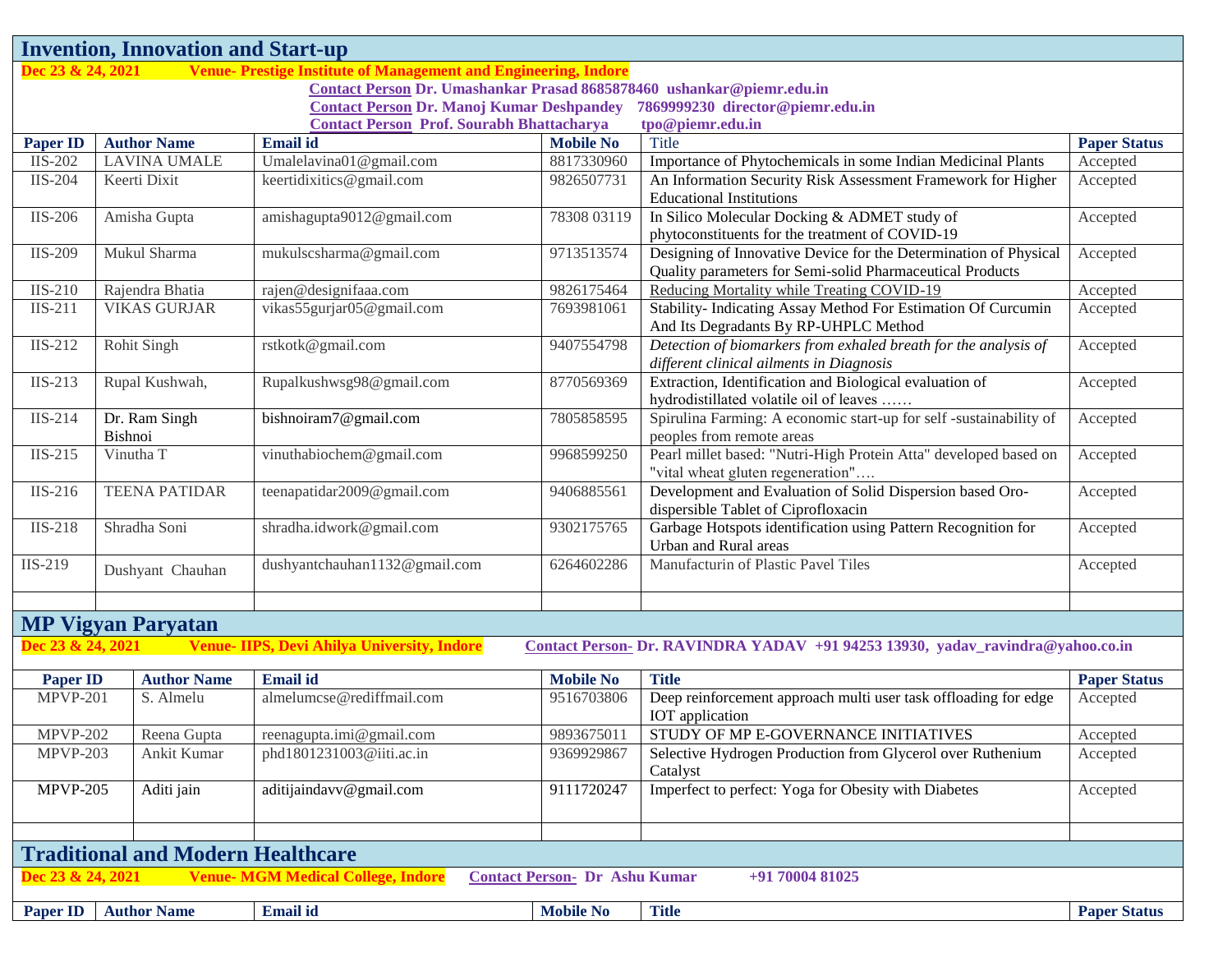| <b>TMH-201</b>               | Prachi            | Prachiharmit@gmail.com            | 9399838319  | Scientific possibility of role of Indian traditional food's        | Accepted |
|------------------------------|-------------------|-----------------------------------|-------------|--------------------------------------------------------------------|----------|
|                              |                   |                                   |             | phytonutrients and compounds to reduce the chances of COVID-       |          |
|                              |                   |                                   |             | 19                                                                 |          |
| <b>TMH-202</b>               | Teena Yadav       | teenayadav5836@gmail.com          | 9511546936  | Biochemical Characterization of Industrially Contaminated Soil     | Accepted |
|                              |                   |                                   |             | Bacteria with Potential to Transform LTyrosine to L-DOPA           |          |
| <b>TMH-203</b>               | Garima Sharma     | garima.gshri@gmail.com            | 9713681837  | Epigenetic impact induced by high-fat diet as a possible cellular  | Accepted |
|                              |                   |                                   |             | basis of metabolic alterations in liver cells                      |          |
| <b>TMH-205</b>               | Ambrish Kumar     | amber.sharma2008@gmail.com        | 9827084228  | A model of privacy preservation in modern healthcare data on       | Accepted |
|                              | Sharma            |                                   |             | current scenario                                                   |          |
| <b>TMH-206</b>               | Sumeet Dwivedi    | sumeet_dwivedi2002@yahoo.com      | 9893478497  | Phytotherapeutic potential of Traditional Herbal medicine for the  | Accepted |
|                              |                   |                                   |             | treatment of Gynecological                                         |          |
| <b>TMH-212</b>               | Saurabh Pandey    | pandeysaurab99@gmail.com          | 7619827759  | Traditional Medical Practitioners of Amarkantak Region             | Accepted |
| <b>TMH-213</b>               | Ritika            | ritikasahu15@outlook.com          | 9407554798  | Designing of some Apigenin derivatives as selective DPP-IV         |          |
|                              |                   |                                   |             |                                                                    | Accepted |
|                              |                   |                                   |             | Inhibitors by Pharmacophore Modelling                              |          |
| $\overline{\text{TMH-214}}$  | Megha Joshi       | meghajoshi2486@gmail.com          | 9926602488  | A Novel approach to increase antibacterial efficacy of salicylic   | Accepted |
|                              |                   |                                   |             | acid based on triazine dendrimer                                   |          |
| <b>TMH-215</b>               | Vishnu Narayan    | profsaxenaindia@gmail.com         | 9584932213  | The sutras of "Stress-free", "Healthier" and "Happier" life in the | Accepted |
|                              | Saxena            |                                   |             | scripture, literature and rituals of Sanatan                       |          |
| <b>TMH-216</b>               | Sourabh Malviya   | srbh19@gmail.com                  | 9479719385  | HPTLC METHOD DEVELOPMENT AND VALIDATION FOR                        | Accepted |
|                              |                   |                                   |             | SIMULTANEOUS ESTIMATION                                            |          |
| <b>TMH-217</b>               | Shaily Kasanya    | Shailykasanya@gmail.com           | 7987966327  | Forced Degradation Studies with a Developed and Validated          | Accepted |
|                              |                   |                                   |             | HPTLC technique for Gallic Acid in                                 |          |
| <b>TMH-218</b>               | Anushree Jyotishi | anushree121jyo@gmail.com          | 8319313241  | FORMULATION OF POLYHERBAL CREAM AND                                | Accepted |
|                              |                   |                                   |             | EVALUATION OF THEIR ANTIMICROBIAL POTENTIAL                        |          |
| <b>TMH-220</b>               | Arpna Indurkhya   | indurkhyarpana@gmail.com          | 9826477794  | Optimization and formulation of controlled release                 | Accepted |
|                              |                   |                                   |             | gastroretentive tablets containing                                 |          |
| <b>TMH-222</b>               | Vishal Pawar      | pawarvishal853@gmail.com          | 7909448900  | "SAHAJA YOGA, AN INDIGENOUS HEALING SCIENCE"                       | Accepted |
| <b>TMH-223</b>               | Shweta Mishra     | shwetaMishraIndore@gmail.com      | 9039663860  | Virtual screening to identify hit molecules binding to NSP12       | Accepted |
|                              |                   |                                   |             | [RNA dependent RNA polymerase (RdRp)] from SARS CoV-2              |          |
| <b>TMH-224</b>               | Pankaj Jalaun     | AIIMSNEETJIPMER2023@GMAIL.CO      | 7879498896  | Mental Stress in Teens                                             | Accepted |
|                              |                   | M                                 |             |                                                                    |          |
| $\overline{\text{TMH-2}}$ 26 | Dr Arvind Kumar   | yadavpriyanakarvind1987@gmail.com | 9074979803  | Pain Management through Marma Chikitsa -A self-healing             | Accepted |
|                              | Yadav             |                                   |             | process                                                            |          |
| <b>TMH-227</b>               | Dr Ravindra Singh | ravi.baghel3883@gmail.com         | 8120388306  | MARMA CHIKITSA - A TRADITIONAL ART OF HEALTH                       | Accepted |
|                              | Baghel            |                                   |             | <b>CARE</b>                                                        |          |
| <b>TMH-228</b>               | Dr. Keerti Sahu   | drkeertisahu@gmail.com            | 7999414842  | Traditional approach to anorectal diseases with special reference  | Accepted |
|                              |                   |                                   |             | to KsharsutraTherapy.                                              |          |
| $\overline{\text{TMH-231}}$  | Neeraj Tiwari     | neerajtiwari65@gmail.com          | 9755103830  | RASAYANA CONCEPT OF AYURVED IN GERIATRIC                           | Accepted |
|                              |                   |                                   |             | <b>HEALTH CARE</b>                                                 |          |
|                              |                   |                                   |             |                                                                    |          |
| <b>TMH-232</b>               | Lilly Ganju       | lganju@rediffmail.com             | 9810383160  | Herbal adjuvant- DIP-HIP                                           | Accepted |
| <b>TMH-233</b>               | Lilly Ganju       | lilly.ganju@gmail.com             | 9810383160  | DIPAS - VDx COVID -19 IgG Antibody Microwell ELISA                 | Accepted |
|                              |                   |                                   |             | Detection Kit                                                      |          |
| <b>TMH-234</b>               | Uma Raikwar       | raikwaruma1992@gmail.com          | 7354315485  | A Case Study - Management of Frozen Shoulder by Ayurveda           | Accepted |
|                              |                   |                                   |             | (Marma Chikitsa)                                                   |          |
| <b>TMH-235</b>               | Bhawana Mehra     | bmehra18@gmail.com                | 07354611413 | Rasayan : A Novel regimen for preventive health care               | Accepted |
|                              |                   |                                   |             |                                                                    |          |
| <b>TMH-236</b>               | Dr. Madhuri Jain  | dmncdgr8@gmail.com                | 7582056172  | Ayurvedic Modalities for Insomnia                                  | Accepted |
| <b>TMH-237</b>               | Nagendra Singh    | dr.nagen.raghuwanshi10@gmail.com  | 8982308689  | CONCEPT OF AHARA AND THEIR IMPORTANCE IN                           | Accepted |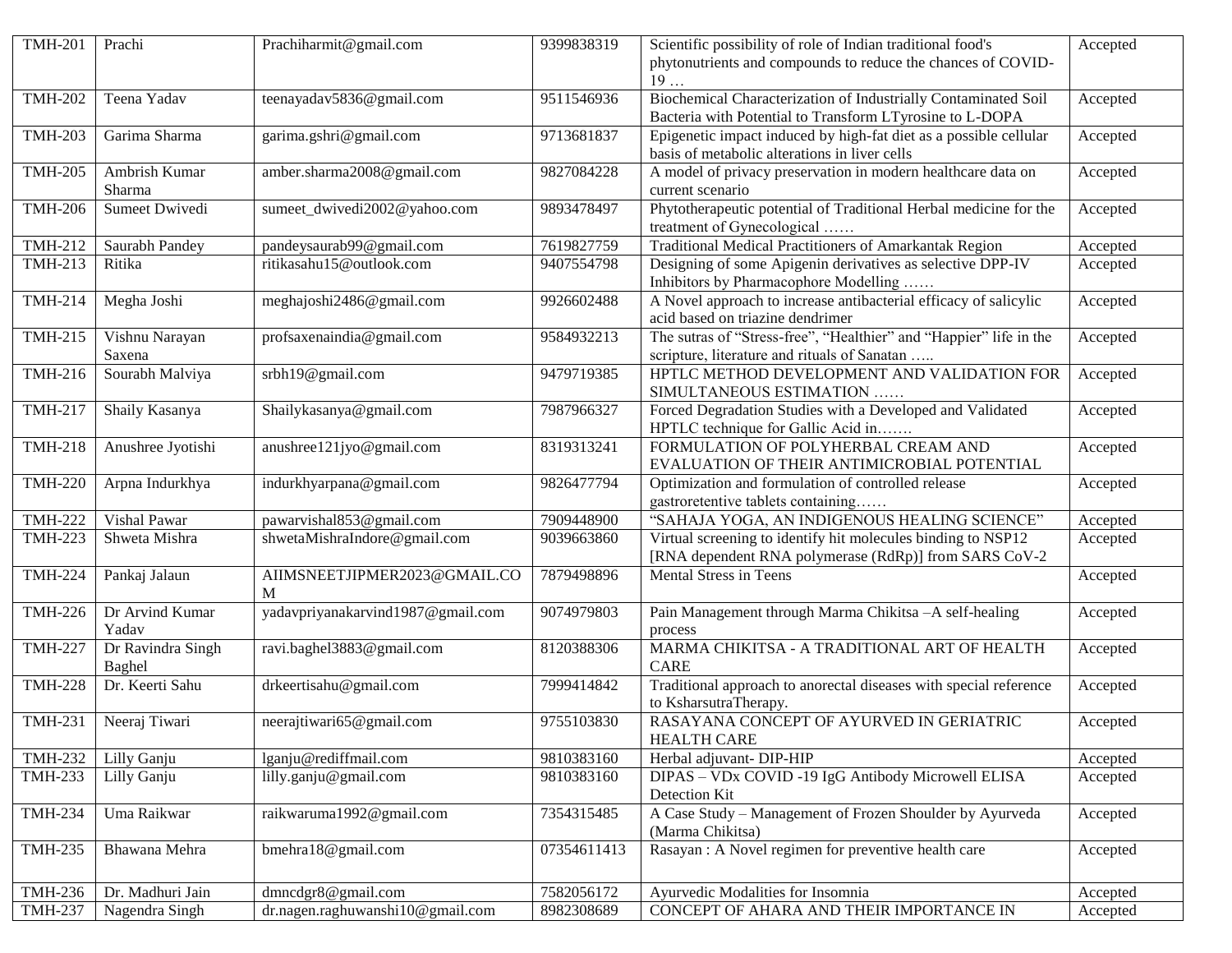| PRESENT LIFE<br>Raghuwanshi                                                                                                                                 |                     |
|-------------------------------------------------------------------------------------------------------------------------------------------------------------|---------------------|
| <b>TMH-239</b><br>phd1701171004@iiti.ac.in<br>7389271136<br>The kissing virus may play with your brain<br>Shweta Jakhmola,                                  | Accepted            |
| Deeksha Tiwari,                                                                                                                                             |                     |
| Annu Rani                                                                                                                                                   |                     |
| <b>TMH-240</b><br>Nidhi Varshney,<br>phd1901171007@iiti.ac.in<br>Role of Epstein-Barr Virus and Helicobacter pylori in aggressive<br>9456069871             | Accepted            |
| Dharmendra Kashyap,<br>Gastric carcinoma                                                                                                                    |                     |
| <b>Budhadev Baral</b>                                                                                                                                       |                     |
| ROLE OF RASAYANA THERAPY IN GERIATRIC CARE: A<br><b>TMH-241</b><br>Dr. Shivaji Pawar<br>shivoahm@gmail.com<br>7999910064                                    | Accepted            |
| <b>REVIEW</b>                                                                                                                                               |                     |
| ROLE OF SWARNPRASHAN AS IMMUNITY BOOSTER<br><b>TMH-242</b><br>Dr.Antim J. Vyas<br>drantimvyas@gmail.com<br>7722993337                                       | Accepted            |
| AND ITS EFFECT ON NEUROLOGICAL                                                                                                                              |                     |
| Omkar Indari<br>phd1701171018@iiti.ac.in<br>Malaria and viral coinfections: How the host handles dual sword<br><b>TMH-243</b><br>8669086867                 | Accepted            |
| of pathogens?                                                                                                                                               |                     |
| <b>TMH-244</b><br>9932311509<br>Design of a novel therapeutic peptide for COVID-19<br>Sajjan Rajpoot<br>phd1701271001@iiti.ac.in                            | Accepted            |
| Dr. Saloni Soni<br>drsalonisoni2016@gmail.com<br>97528071111<br>Ayurvedic Approach To Geriatric Health<br><b>TMH-245</b>                                    | Accepted            |
| Lifestyle Modifications as per Ayurveda for a Healthier living in<br><b>TMH-246</b><br>Dr. Anurag Pathak<br>anuraggxx@gmail.com<br>9.18889E+11              | Accepted            |
| present era                                                                                                                                                 |                     |
| Interaction of oral bacteria and H. pylori and their role in the<br><b>TMH-248</b><br>Dr Tarun Prakash<br>mscphd2007171001@iiti.ac.in<br>9.19179E+11        | Accepted            |
| Verma<br>gastric cancer progression                                                                                                                         |                     |
| Dr. Rustam Singh<br>r.s.mujalde06@gmail.com<br>Lifestyle in winter - The Ayurveda Way<br><b>TMH-250</b><br>8103193878                                       | Accepted            |
| Mujalde                                                                                                                                                     |                     |
| Prevention Of Type 2 Diabetes - Through Life style Modification<br>Dr. Deepmala<br>dr.deepmalachouhan@gmail.com<br><b>TMH-251</b><br>9826592949             | Accepted            |
| Chouhan                                                                                                                                                     |                     |
| <b>TMH-252</b><br>Dr. Vichi Sharma<br>drvichi24sharma@gmail.com<br>9340059138<br>Role of Ayurveda in the prevention and treatment of Covid -19              | Accepted            |
| COVID-19 pandemic from co-infection and comorbidity aspect<br>phd1801271003@iiti.ac.in<br><b>TMH-253</b><br>8290407300<br><b>Budhadev Baral</b>             | Accepted            |
| anjalibadkul@gmail.com<br>Role of fast foods in Raktvah shrotodushti WSR to Yuvan Pidika<br><b>TMH-254</b><br>Anjali Jain<br>7693091922<br>(Acne Vulgaris). | Accepted            |
| sunainamalviya1996@gmail.com<br>Effect of Panchtikta ksheera Basti in Manya Stambh WSR to<br><b>TMH-255</b><br>Sunaina Malviya<br>9009961174                | Accepted            |
| Cervical Spondylosis.                                                                                                                                       |                     |
| INSIGHTS OF AYURVEDA STEM CELL THEORY<br><b>TMH-256</b><br>Dr. Pratibha<br>pratibhalokhande365@gmail.com<br>9424496182                                      | Accepted            |
| Lokhande                                                                                                                                                    |                     |
| kapilkirar400@gmail.com<br><b>TMH-257</b><br>9806258114<br>Management of obesity - Ayurveda perspective<br>Kapil Mevafarosh                                 | Accepted            |
| drsourabh294@gmail.com<br>ENHANCEMENT OF SKIN PENETRATION AND<br><b>TMH-258</b><br>Dr. Sourabh Jain<br>9425042457                                           | Accepted            |
| ANTIFUNGAL ACTIVITY OF SYNTHETIC                                                                                                                            |                     |
| yadav.drarvind4@gmail.com<br>Pain Management through Marma Chikitsa -A self-healing<br><b>TMH-259</b><br>Dr Arvind Yadav                                    | Accepted            |
| process                                                                                                                                                     |                     |
| EVALUATION OF POTENTIAL ANTIPYRETIC ACTIVITY                                                                                                                | Accepted            |
| <b>TMH-260</b><br>dr.jayaasingh001@gmail.com<br>8224067777<br>Jaya Singh<br>OF A HERBO-MINERAL                                                              |                     |
| Fabrication and Evaluation of Nanoparticulate System for Cyclo-<br><b>TMH-261</b><br>Dr. Sourabh Jain<br>drsourabhjain@aku.ac.in<br>9425042457              | Accepted            |
| Oxygenase Enzyme Inhibitor by Solvent Evaporation Technique                                                                                                 |                     |
|                                                                                                                                                             |                     |
| <b>New Age Technologies</b>                                                                                                                                 |                     |
| ec 23 & 24, 2021<br><b>Venue- Vaishnav Vidyapeeth University, Indore</b><br><b>Contact Person: Dr. Namit Gupta</b><br>9425093566                            |                     |
| Email id<br><b>Author Name</b><br><b>Mobile No</b><br><b>Title</b><br><b>Paper ID</b>                                                                       | <b>Paper Status</b> |
| bairagisukhdev07@gmail.com<br>CaAl2O4: Eu2+ blue phosphor material synthesized by solid-<br><b>NAT-201</b><br><b>SUKHDEV</b><br>9685411868                  | Accepted            |
| <b>BAIRAGI</b><br>state reaction method                                                                                                                     |                     |
| <b>NAT-203</b><br>asma_nice@rediffmail.com<br>9827739341<br>A comparative study related to behavior of Hybrid Routing<br>Asma Ahmed                         | Accepted            |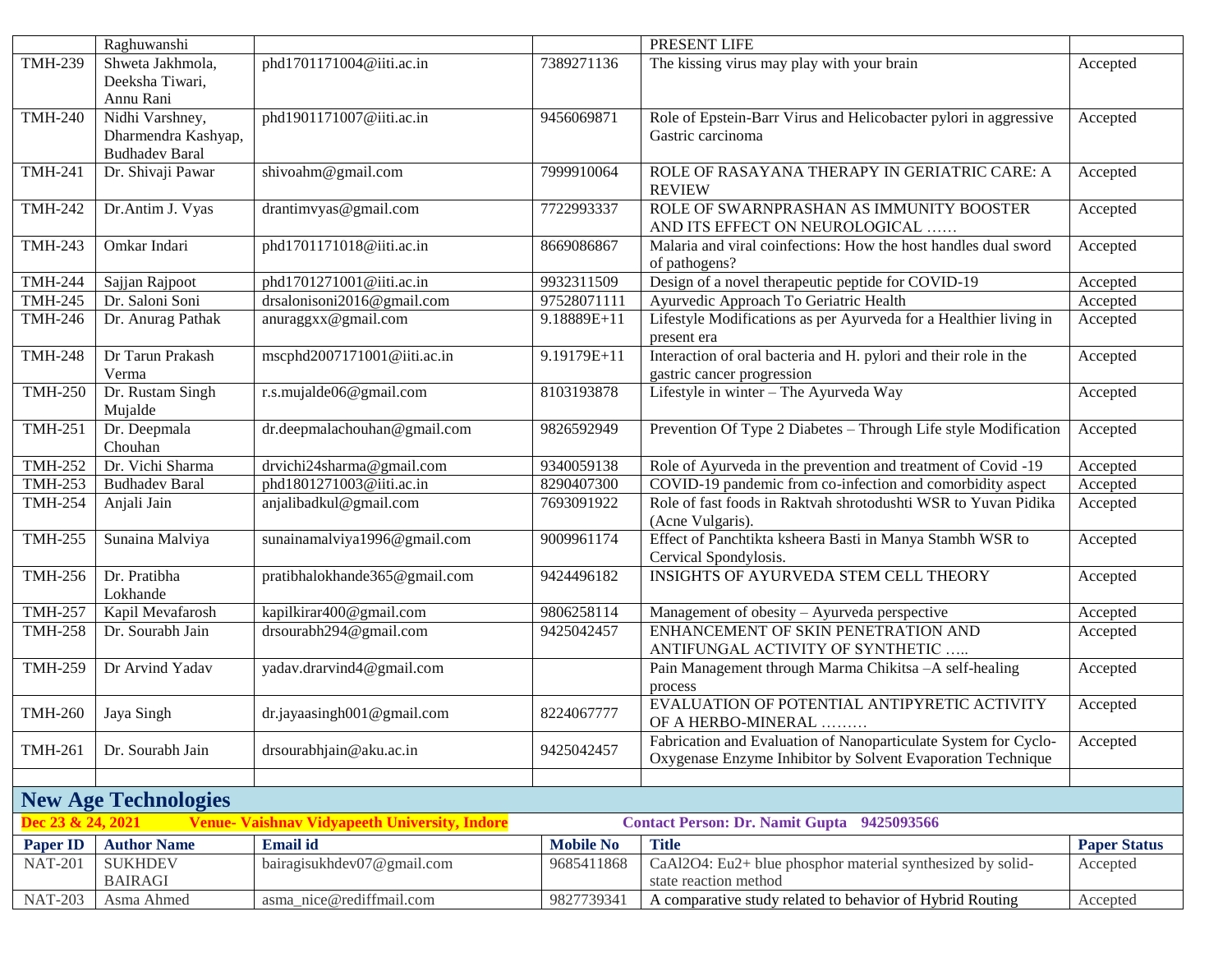|                              |                                               |                                                  |                       | Protocol with Bayesain Probability: A Survey                                           |                     |
|------------------------------|-----------------------------------------------|--------------------------------------------------|-----------------------|----------------------------------------------------------------------------------------|---------------------|
| <b>NAT-207</b>               | Anil Kumar Prajapati                          | anilprajapatiujjain@gmail.com                    | 9752282119            | Meta-analysis of zero-day (0-day) vulnerabilities in the context of                    | Accepted            |
|                              |                                               |                                                  |                       | network security                                                                       |                     |
| <b>NAT-208</b>               | Pushpa Tiwari                                 | pushpapathak@acropolis.in                        | 8878910215            | INNOVATIVE TECHNIQUE IN COMBATING WITH                                                 | Accepted            |
|                              |                                               |                                                  |                       | STRESS IN EMPLOYEES AT WORKPLACE                                                       |                     |
| <b>NAT-209</b>               | Geetika Singh                                 | geetika.singh3@gmail.com                         | 9713257887            | An Analysis of DevOps Automated Software Testing Tools and                             | Accepted            |
|                              |                                               |                                                  |                       | <b>Related Challenges</b>                                                              |                     |
| <b>NAT-210</b>               | Sumanshu Sharma                               | sumanshu07@gmail.com                             | 9229879737            | Overview Study About Facial Expression Recognition Using                               | Accepted            |
|                              |                                               |                                                  |                       | Various AI Approach                                                                    |                     |
| <b>NAT-211</b>               | <b>RACHNA</b>                                 | rachna12kulhare@gmail.com                        | 9406532949            | Big data dimension reduction or feature selection using bio                            | Accepted            |
|                              | <b>KULHARE</b>                                |                                                  |                       | inspired optimization                                                                  |                     |
| <b>NAT-212</b>               | Kamini Maheshwar                              | kaminimaheshwar@gmail.com                        | 9893719300            | Energy Efficient Heterogeneous Wireless Sensor Network                                 | Accepted            |
|                              |                                               |                                                  |                       | Clustering Using Machine Learning                                                      |                     |
| <b>NAT-213</b>               | NEHA SHARMA                                   | sharmaneha94@gmail.com                           | 9977992693            | Multi-Domain Sentiment and Depression Analysis with                                    | Accepted            |
|                              |                                               |                                                  |                       | Application of Deep Learning over MapReduce                                            |                     |
| <b>NAT-214</b>               | <b>RITIKA</b>                                 | ritikasahu15@gmail.com                           | 9407554798            | Designing of some Apigenin derivatives as selective DPP-IV                             | Accepted            |
|                              |                                               |                                                  |                       | Inhibitors by Pharmacophore Modelling                                                  |                     |
| <b>NAT-216</b>               | Divya Rathod                                  | divyarathore2618@gmail.com                       | 8959226262            | A Vedic Computer: Using Vedic Multipliers                                              | Accepted            |
| <b>NAT-217</b>               | <b>KANCHAN THOOL</b>                          | kanchanthool2511@gmail.com                       | 7999790409            | CONTINOUS MONITERING OF HEALTH PARAMETER OF                                            | Accepted            |
|                              |                                               |                                                  |                       | PATEINT USING IOT                                                                      |                     |
| <b>NAT-220</b>               | Kapil Sharma                                  | kapilsharmacs2007@gmail.com                      | 7000797066            | A DATA MINING ANALYSIS ON THE COMPARISION OF                                           | Accepted            |
|                              |                                               |                                                  |                       | SOCIAL NETWORK APPLICATIONS                                                            |                     |
| <b>NAT-221</b>               | Shruti Sharma                                 | shrutisharma2817@gmail.com                       | 7758076449            | "To develop video analytics algorithm for getting Important                            | Accepted            |
|                              |                                               |                                                  |                       | Information from Videos"                                                               |                     |
| <b>NAT-223</b>               | Anupam Mandloi                                | anupam.mandloi@sait.ac.in                        | 9993353133            | Calix[n]arenes Nanoparticle Gels as 3D Printing Precursor                              | Accepted            |
| <b>NAT-224</b>               | Prakash Chandra                               | prakiitkgp@gmail.com                             | 9009936367            | Evaluation of Solar Assisted e-Prime Mover for Crop Spraying in                        | Accepted            |
|                              | Jena                                          |                                                  |                       | Soybean                                                                                |                     |
| <b>NAT-225</b>               | Shweta Potdar Gupta                           | sweetshweta311@gmail.com                         | 9131145250            | Catalytic effect of Phosphotungstic Acid-functionalized Fe <sub>3</sub> O <sub>4</sub> | Accepted            |
|                              |                                               |                                                  |                       | MNPs blended with TiO <sub>2</sub> for Synthesizing Novel                              |                     |
| <b>NAT-226</b>               | Megha Malhotra                                | malhotramegha16@gmail.com                        | 6376738266            | Design and Analysis of CMOS Two Stage Operational Amplifier                            | Accepted            |
|                              |                                               |                                                  |                       | using 180nm Technology                                                                 |                     |
| <b>NAT-227</b>               | Shubham Ojha                                  | shubham.ojha.ei@gmail.com                        | 7415899860            | Implementation of Boolean Functions with 8T SRAM Cell for In-                          | Accepted            |
|                              |                                               |                                                  |                       | Memory Computation using 180nm Technology                                              |                     |
| <b>NAT-228</b>               | <b>DEBOJYOTI RAY</b>                          | draychawdhury123@gmail.com                       | 9093886829            | New Era in Laser Physics: Laser Frequency Comb Technique-                              | Accepted            |
|                              | <b>CHAWDHURY</b>                              |                                                  |                       | Past, Present and Future Prospects                                                     |                     |
| <b>NAT-229</b>               | Pooran Singh                                  | pooran.singh@mahindrauniversity.edu.in           | 8966037379            | Mahindra University                                                                    | Accepted            |
| $\overline{\text{N}}$ AT-234 | DR NIRUPMA VED                                | vaidnirupama@gmail.com                           | 7974701729            | Application of Nanotechnology in Disease Diagnosis                                     | Accepted            |
| <b>NAT-235</b>               | Santosh Pawar                                 | spawargsits@gmail.com                            | 9770088298            | Optical Tunnel Diode Based on Nonlinear Long Period Fiber                              | Accepted            |
|                              |                                               |                                                  |                       | Grating                                                                                |                     |
| <b>NAT-236</b>               | Reena Solanki                                 | rm.reenamewada@gmail.com                         | 9098572998            | Prediction of Thermal Conductivity in ZnO Nanostructures                               | Accepted            |
| <b>NAT-239</b>               | <b>SUKHDEV</b>                                | bairagisukhdev07@gmail.com                       | 9685411868            | Synthesis and optical properties of Zinc tellurite-based glass                         | Accepted            |
|                              | <b>BAIRAGI</b>                                |                                                  |                       |                                                                                        |                     |
|                              | <b>Gender Issue in Science and Technology</b> |                                                  |                       |                                                                                        |                     |
| Dec 23 & 24, 2021            |                                               | <b>Venue- Dr. B.R. Ambedkar University, Mhow</b> | <b>Contact Person</b> | Prof.Asha Shukla VC<br>9926310987                                                      |                     |
|                              |                                               |                                                  |                       | Dr. Priya Trivedi<br>9977405120<br>priyatrivedi2679@gmail.com                          |                     |
| <b>Paper ID</b>              | <b>Author Name</b>                            | <b>Email</b> id                                  | <b>Mobile No</b>      | <b>Title</b>                                                                           | <b>Paper Status</b> |
| <b>GIST-201</b>              | <b>DHARMENDER</b>                             | raodhr@gmail.com                                 | 9813353812            | Gender Gap in Science and Technology                                                   | Accepted            |
|                              | <b>SINGH</b>                                  |                                                  |                       |                                                                                        |                     |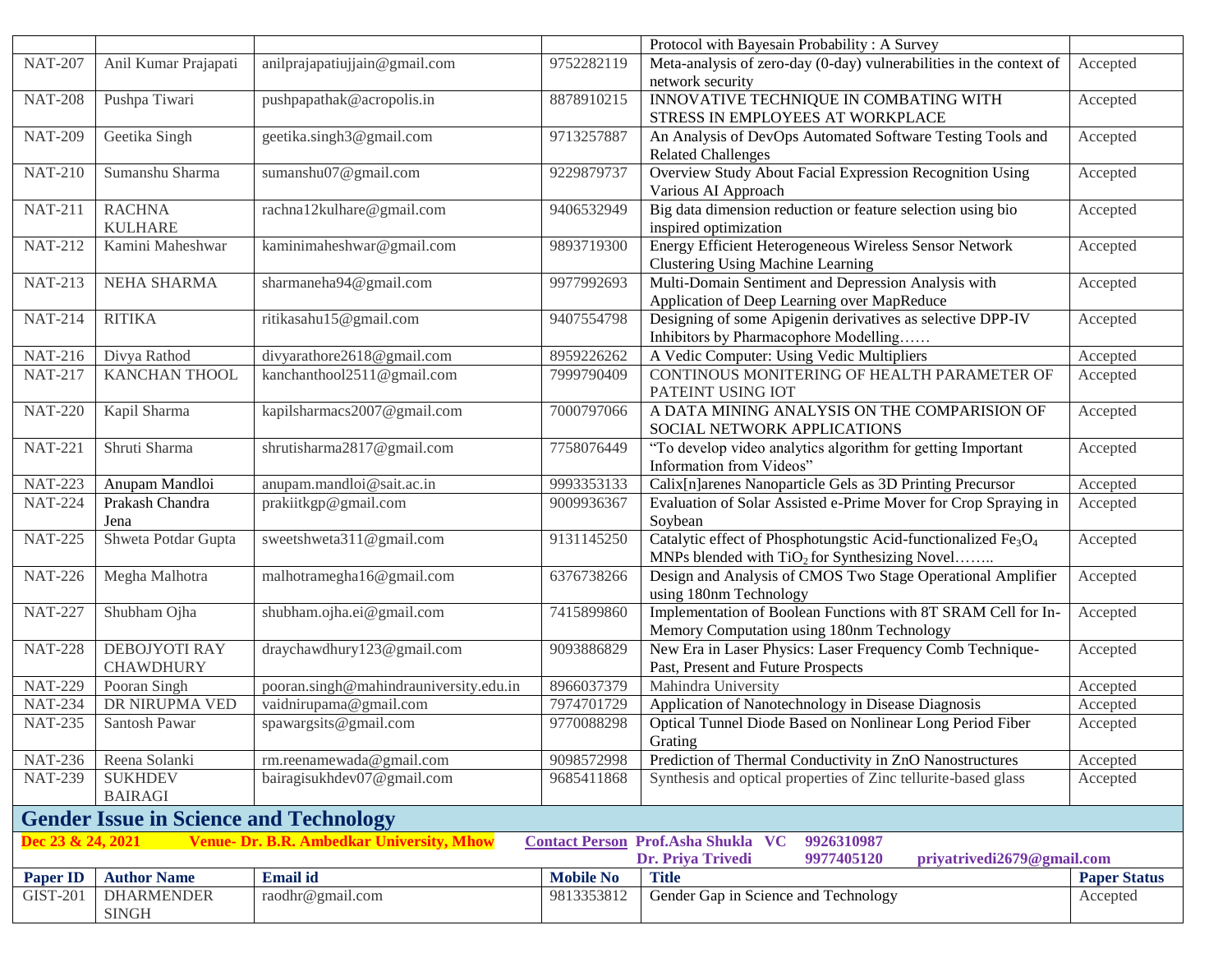| <b>Traditional Science and Technology in Higher Educational Institutes</b> |                                     |                             |                                          |                  |                                                                                                                    |                     |  |
|----------------------------------------------------------------------------|-------------------------------------|-----------------------------|------------------------------------------|------------------|--------------------------------------------------------------------------------------------------------------------|---------------------|--|
| Dec 23 & 24, 2021                                                          |                                     | <b>Venue-IPS Academy</b>    | <b>Contact Person: Dr. Rashmi Dahima</b> |                  | 9425463030<br>Drrashmidahima@gmail.com                                                                             |                     |  |
| <b>Paper ID</b>                                                            | <b>Author Name</b>                  | <b>Email</b> id             |                                          | <b>Mobile No</b> | <b>Title</b>                                                                                                       | <b>Paper Status</b> |  |
| TSTHEI-202                                                                 | Vicky Anthony                       | rsb.rgtu@gmail.com          |                                          | 9407554798       | Stability-Indicating Assay Method for Estimation of Curcumin<br>and its Degradants By RP-UHPLC Method              | Accepted            |  |
| TSTHEI-205                                                                 | PRASHANT JAIN                       |                             | prashantghansore@gmail.com               | 9713877053       | Design and Molecular docking study of new some triazole<br>derivative as antifungal activities                     | Accepted            |  |
| TSTHEI-207                                                                 | <b>ANSHUL GOUR</b>                  | ishwar.anshul09@gmail.com   |                                          | 9669097241       | Forced Degradation Studies of Stigmasterol: Development of<br>Stability Indicating HPTLC Method                    | Accepted            |  |
| TSTHEI-208                                                                 | Neha Tiwari                         | tneha3902@gmail.com         |                                          | 9111680070       | A New Chitosan Anchored Cu(II) {[Cs-L <sub>1</sub> -L <sub>2</sub> ]Cu(II)} Catalyst<br>for alkene Oxidation       | Accepted            |  |
| TSTHEI-209                                                                 | Deepika Geedkar                     | dgeedkar@gmail.com          |                                          | 7999929052       | Hydromagnesite Sheets Embraced with Cobalt-Ferrite Magnetic<br>Nanoparticles Assisted Sustainable                  | Accepted            |  |
| TSTHEI-210                                                                 | <b>RAKHI</b><br><b>MANDLOI</b>      |                             | chemresearchnano@gmail.com               | 9479403243       | Green synthesis of Ag NPs Using leaves extract of Eucalyptus<br>and their application as Green Catalyst            | Accepted            |  |
| TSTHEI-211                                                                 | <b>GEETANJALI</b><br><b>PANDEY</b>  |                             | meenakshipandeyone@gmail.com             | 7000552839       | Green Synthesis of Azepine Scaffolds using Chitosan Supported<br>Zinc Oxide Nanoparticles                          | Accepted            |  |
| TSTHEI-212                                                                 | <b>DHARAMSINGH</b><br><b>WASKLE</b> | waskle99@gmail.com          |                                          | 7880068255       | A Click Chemistry Approach for the Synthesis of 1, 4-<br>Disubstituted 1, 2, 3-Triazoles from                      | Accepted            |  |
| TSTHEI-213                                                                 | YAMINI PATEL                        | yamipatel242@gmail.com      |                                          | 7470351229       | Studies on Synthesis and Characterization of Coumarins as<br><b>Potential Medicinal Agent</b>                      | Accepted            |  |
| TSTHEI-214                                                                 | Ravi Sugandhi                       | sugandhiravi@gmail.com      |                                          | 9826627199       | A facile synthetic route of novel 1-substituted-1H tetrazole from<br>an aromatic amine                             | Accepted            |  |
| TSTHEI-215                                                                 | Nagendra Kumar<br>Pandey            |                             | pandeynagendra347@gmail.com              | 8269896908       | A Facile Strategy for the Synthesis of Substituted Oxazoles using<br>Copper-Catalyzed Tandem Oxidative Cyclization | Accepted            |  |
| TSTHEI-218                                                                 | Dr. Milan<br>Shakyawar              | milanshakyawar@gmail.com    |                                          | 8982888642       | AYURVEDIC APPROACH OF DISEASE PREVENTION<br>THROUGH WATER WSR TO USHAPANA                                          | Accepted            |  |
| TSTHEI-219                                                                 | Dr. Sultana Razia                   | sultanarazia@ipsacademy.org |                                          | 9770233256       | THE ROLE OF OCIMUM SANCTUM ON SERUM<br>TRANSAMINASES CONTENT                                                       | Accepted            |  |
| TSTHEI-220                                                                 | Dr. Priyanka<br>Solanki             |                             | solanki.priyanka294@gmail.com            | 7440960599       | PHYSIOLOGICAL ASPECT OF OJA KSHAYA WSR TO<br>PANDU ROGA                                                            | Accepted            |  |
| TSTHEI-221                                                                 | Dr. Farheen<br>Sheikh               |                             | farheen.shaikh84@gmail.com               | 9685855855       | ESTABLISHMENT OF INVOLVEMENT OF TRIDOSHA IN<br>KASHTARTAVA (PRIMARY DYSMENORRHOEA)                                 | Accepted            |  |
| TSTHEI-222                                                                 | Atal Singh<br>Kushwaha              | atal.kushwaha43@gmail.com   |                                          | 9425000609       | A CLASSICAL APPROACH TO ANTIBIOTIC THERAPY<br>THROUGH AYURVEDA                                                     | Accepted            |  |
| TSTHEI-224                                                                 | Amit Singh<br>Thakur                |                             | thakuramit00111@gmail.com                | 9691695331       | Scope, challenges and opportunities with traditional science and<br>technology in higher educational institutes    | Accepted            |  |
| TSTHEI-225                                                                 | Jaiveer Singh                       | jaiveer24singh@gmail.com    |                                          | 9009846762       | Study of Structural and Antibacterial effect of Silver<br>Nanoparticles                                            | Accepted            |  |